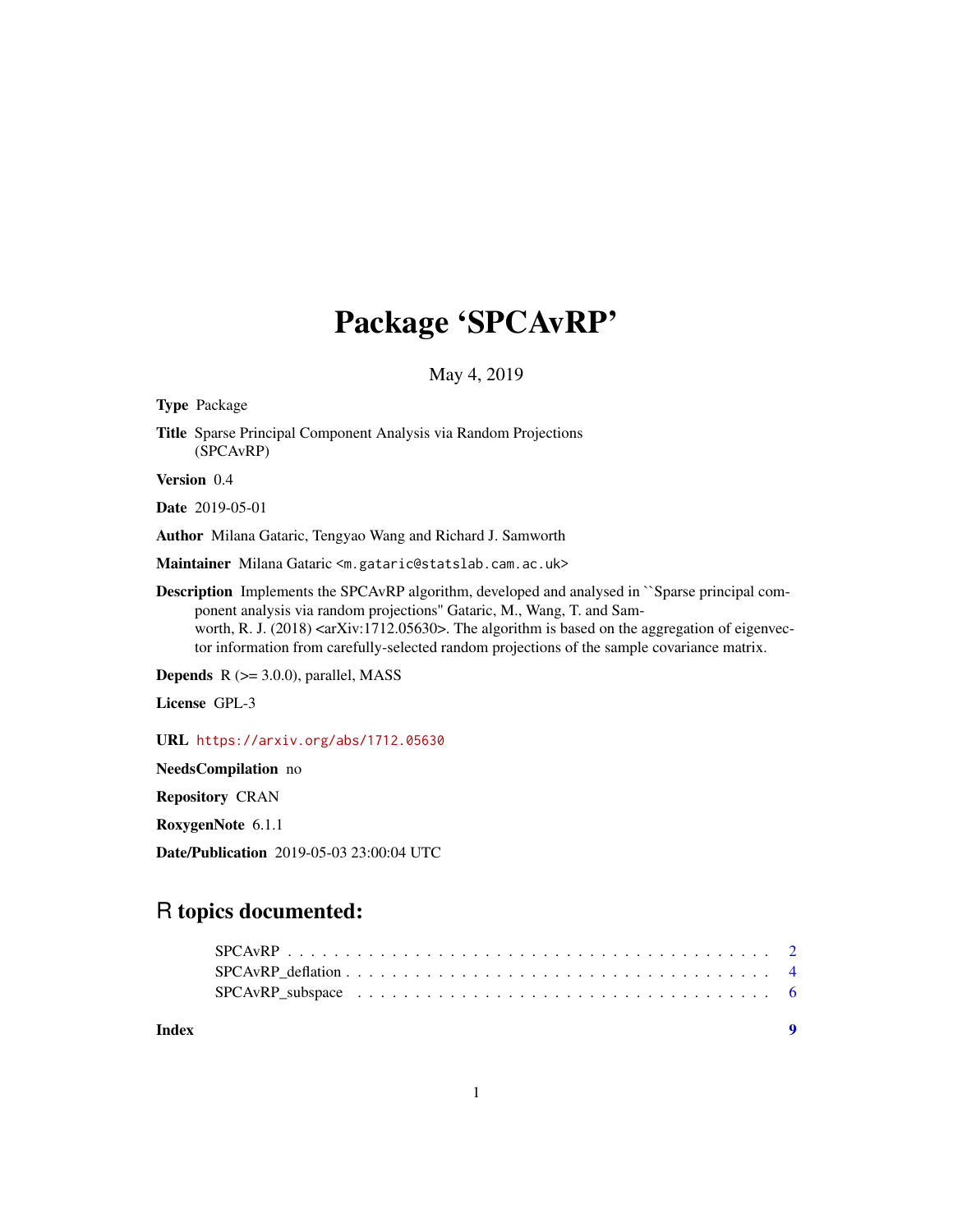<span id="page-1-1"></span><span id="page-1-0"></span>

#### Description

Computes l-sparse leading eigenvector of the sample covariance matrix, using A x B random axisaligned projections of dimension d. For the multiple component estimation use [SPCAvRP\\_subspace](#page-5-1) or [SPCAvRP\\_deflation](#page-3-1).

#### Usage

```
SPCAVRP(data, cov = FALSE, 1, d = 20, A = 600, B = 200,
center_data = TRUE, parallel = FALSE,
cluster_type = "PSOCK", cores = 1, machine_names = NULL)
```
#### Arguments

| data          | Either the data matrix ( $p \times n$ ) or the sample covariance matrix ( $p \times p$ ). |
|---------------|-------------------------------------------------------------------------------------------|
| COV           | TRUE if data is given as a sample covariance matrix.                                      |
| 1             | Desired sparsity level in the final estimator (see Details).                              |
| d             | The dimension of the random projections (see Details).                                    |
| $\mathsf{A}$  | Number of projections over which to aggregate (see Details).                              |
| B             | Number of projections in a group from which to select (see Details).                      |
| center_data   | TRUE if the data matrix should be centered (see Details).                                 |
| parallel      | TRUE if the selection step should be computed in parallel by uses package "parallel".     |
| cluster_type  | If parallel $==$ TRUE, this can be "PSOCK" or "FORK" (cf. package "parallel").            |
| cores         | If parallel $==$ TRUE and cluster_type $==$ "FORK", number of cores to use.               |
| machine_names | If parallel $==$ TRUE, the names of the computers on the network.                         |

#### Details

This function implements the SPCAvRP algorithm for the principal component estimation (Algorithm 1 in the reference given below).

If the true sparsity level k is known, use  $1 = k$  and  $d = k$ .

If the true sparsity level k is unknown, l can take an array of different values and then the estimators of the corresponding sparsity levels are computed. The final choice of l can then be done by the user via inspecting the explained variance computed in the output value or via inspecting the output importance\_scores. The default choice for d is 20, but we suggest choosing d equal to or slightly larger than l.

It is desirable to choose A (and  $B =$  ceiling( $A/3$ )) as big as possible subject to the computational budget. In general, we suggest using  $A = 300$  and  $B = 100$  when the dimension of data is a few hundreds, while  $A = 600$  and  $B = 200$  when the dimension is on order of 1000.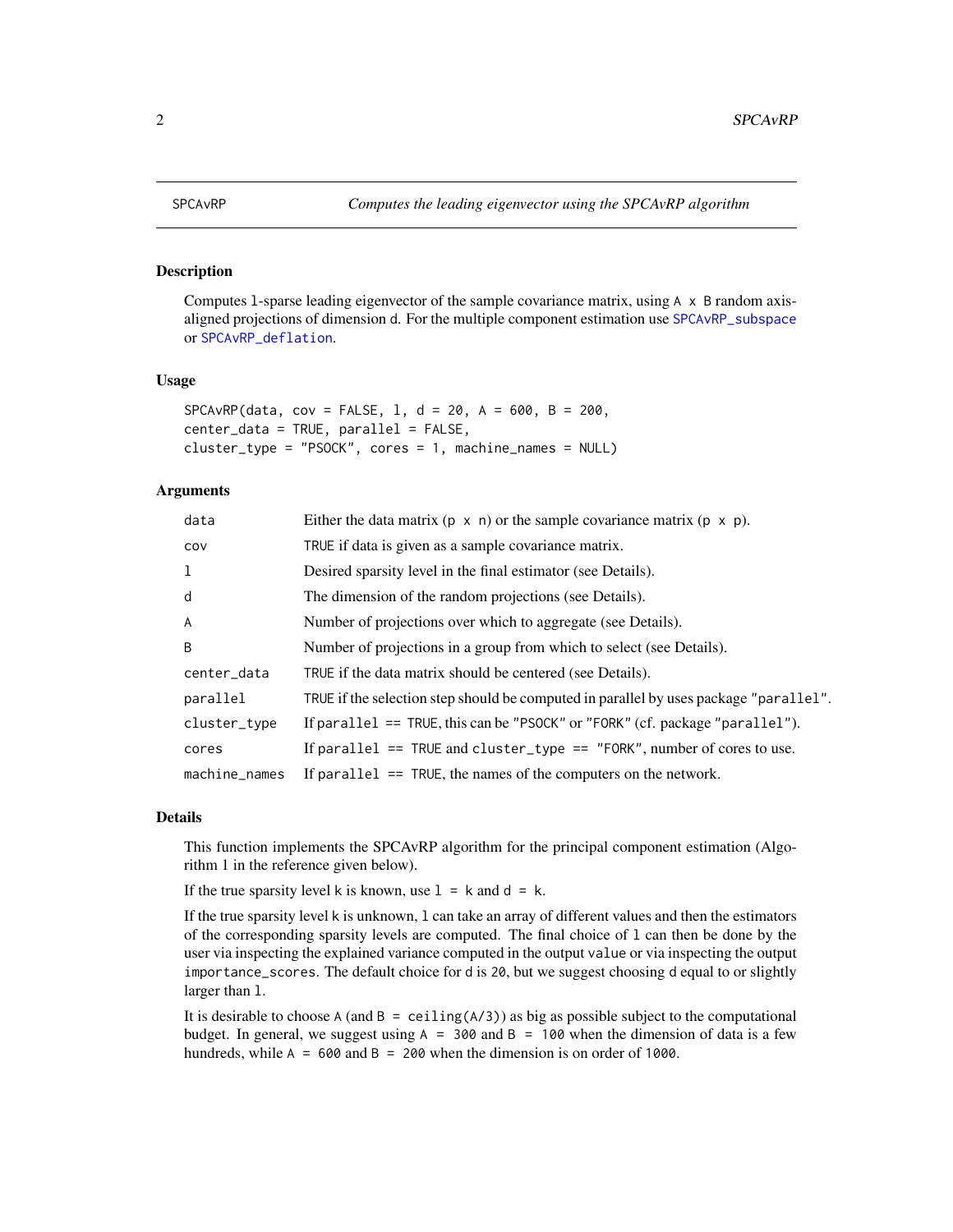#### $SPCAVRP$  3

If center\_data  $==$  TRUE and data is given as a data matrix, the first step is to center it by executing scale(data, center\_data, FALSE), which subtracts the column means of data from their corresponding columns.

If parallel  $=$  TRUE, the parallelised SPCAvRP algorithm is used. We recommend to use this option if p, A and B are very large.

#### Value

Returns a list of three elements:

| vector            | vectors of sparsity level 1. |  |                                                                                                                                                                                                                              |  |               |  | A matrix of dimension $p \times \text{length}(1)$ with columns as the estimated eigen- |  |
|-------------------|------------------------------|--|------------------------------------------------------------------------------------------------------------------------------------------------------------------------------------------------------------------------------|--|---------------|--|----------------------------------------------------------------------------------------|--|
| value             | tors returned in vector.     |  |                                                                                                                                                                                                                              |  |               |  | An array with length(1) eigenvalues corresponding to the estimated eigenvec-           |  |
| importance_scores |                              |  |                                                                                                                                                                                                                              |  |               |  |                                                                                        |  |
|                   |                              |  | $0.1$ . The set of the set of the set of the set of the set of the set of the set of the set of the set of the set of the set of the set of the set of the set of the set of the set of the set of the set of the set of the |  | $\sim$ 1 11 4 |  |                                                                                        |  |

An array of length p with importance scores for each variable 1 to p.

#### Author(s)

Milana Gataric, Tengyao Wang and Richard J. Samworth

#### References

Milana Gataric, Tengyao Wang and Richard J. Samworth (2018) Sparse principal component analysis via random projections <https://arxiv.org/abs/1712.05630>

#### Examples

```
p \le -100 # data dimension
k <- 10 # true sparsity level
n <- 1000 # number of observations
v1 <- c(rep(1/sqrt(k), k), rep(0,p-k)) # true principal component
Sigma \leq 2*tcrossprod(v1) + diag(p) # population covariance
mu \leq rep(0, p) \qquad # population mean
loss = function(u, v)# the loss function
 sqrt(abs(1-sum(v*u)^2))
}
set.seed(1)
X <- mvrnorm(n, mu, Sigma) # data matrix
spcavrp <- SPCAvRP(data = X, cov = FALSE, l = k, d = k, A = 200, B = 70)
spcavrp.loss <- loss(v1,spcavrp$vector)
print(paste0("estimation loss when l=d=k=10, A=200, B=70: ", spcavrp.loss))
##choosing sparsity level l if k unknown:
#spcavrp.choosel <- SPCAvRP(data = X, cov = FALSE, l = c(1:30), d = 15, A = 200, B = 70)
#plot(1:p,spcavrp.choosel$importance_scores,xlab='variable',ylab='w',
# main='choosing l when k unknown: \n importance scores w')
#plot(1:30,spcavrp.choosel$value,xlab='l',ylab='Var_l',
     main='choosing 1 when k unknown: \n<math>exp[1] = (1 - 1)</math>
```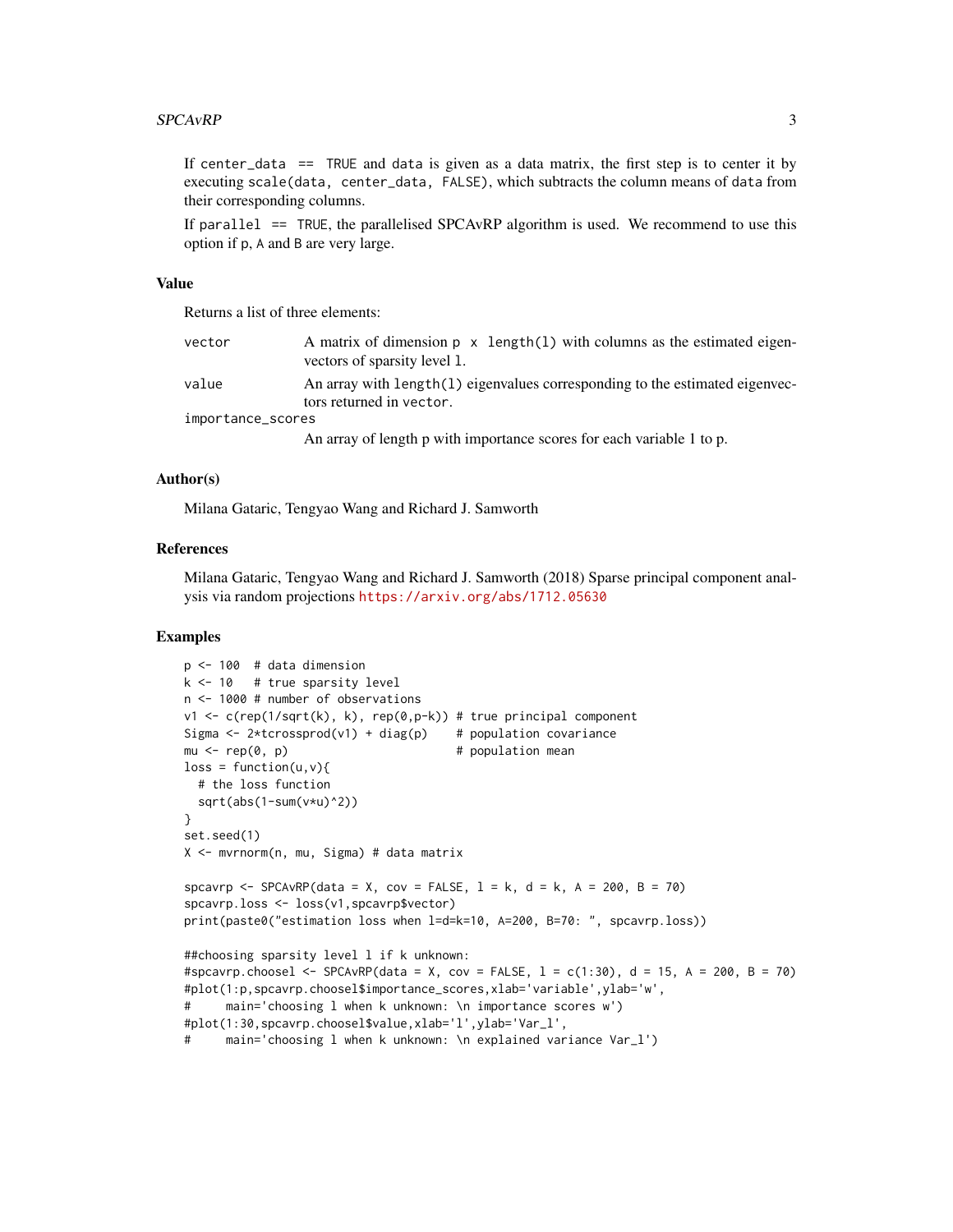<span id="page-3-1"></span><span id="page-3-0"></span>

#### **Description**

Computes m leading eigenvectors of the sample covariance matrix which are sparse and orthogonal, using the modified deflation scheme in conjunction with the SPCAvRP algorithm.

#### Usage

```
SPCAVRP\_definition(data, cov = FALSE, m, 1, d = 20,A = 600, B = 200, center_data = TRUE)
```
#### Arguments

| data         | Either the data matrix $(p \times n)$ or the sample covariance matrix $(p \times p)$ .      |
|--------------|---------------------------------------------------------------------------------------------|
| COV          | TRUE if data is given as a sample covariance matrix.                                        |
| m            | The number of principal components to estimate.                                             |
| 1            | The array of length m with the desired sparsity of m principle components (see<br>Details). |
| d            | The dimension of the random projections (see Details).                                      |
| A            | Number of projections over which to aggregate (see Details).                                |
| <sub>B</sub> | Number of projections in a group from which to select (see Details).                        |
| center_data  | TRUE if the data matrix should be centered (see Details).                                   |

#### Details

This function implements the modified deflation scheme in conjunction with SPCAvRP (Algorithm 2 in the reference given below).

If the true sparsity level is known and for each component is equal to k, use  $d = k$  and  $1 = rep(k,m)$ . Sparsity levels of different components may take different values. If k is unknown, appropriate k could be chosen from an array of different values by inspecting the explained variance for one component at the time and by using SPCAvRP in a combination with the deflation scheme implemented in SPCAvRP\_deflation.

It is desirable to choose A (and  $B =$  ceiling(A/3)) as big as possible subject to the computational budget. In general, we suggest using  $A = 300$  and  $B = 100$  when the dimension of data is a few hundreds, while  $A = 600$  and  $B = 200$  when the dimension is on order of 1000.

If center\_data  $==$  TRUE and data is given as a data matrix, the first step is to center it by executing scale(data, center\_data, FALSE), which subtracts the column means of data from their corresponding columns.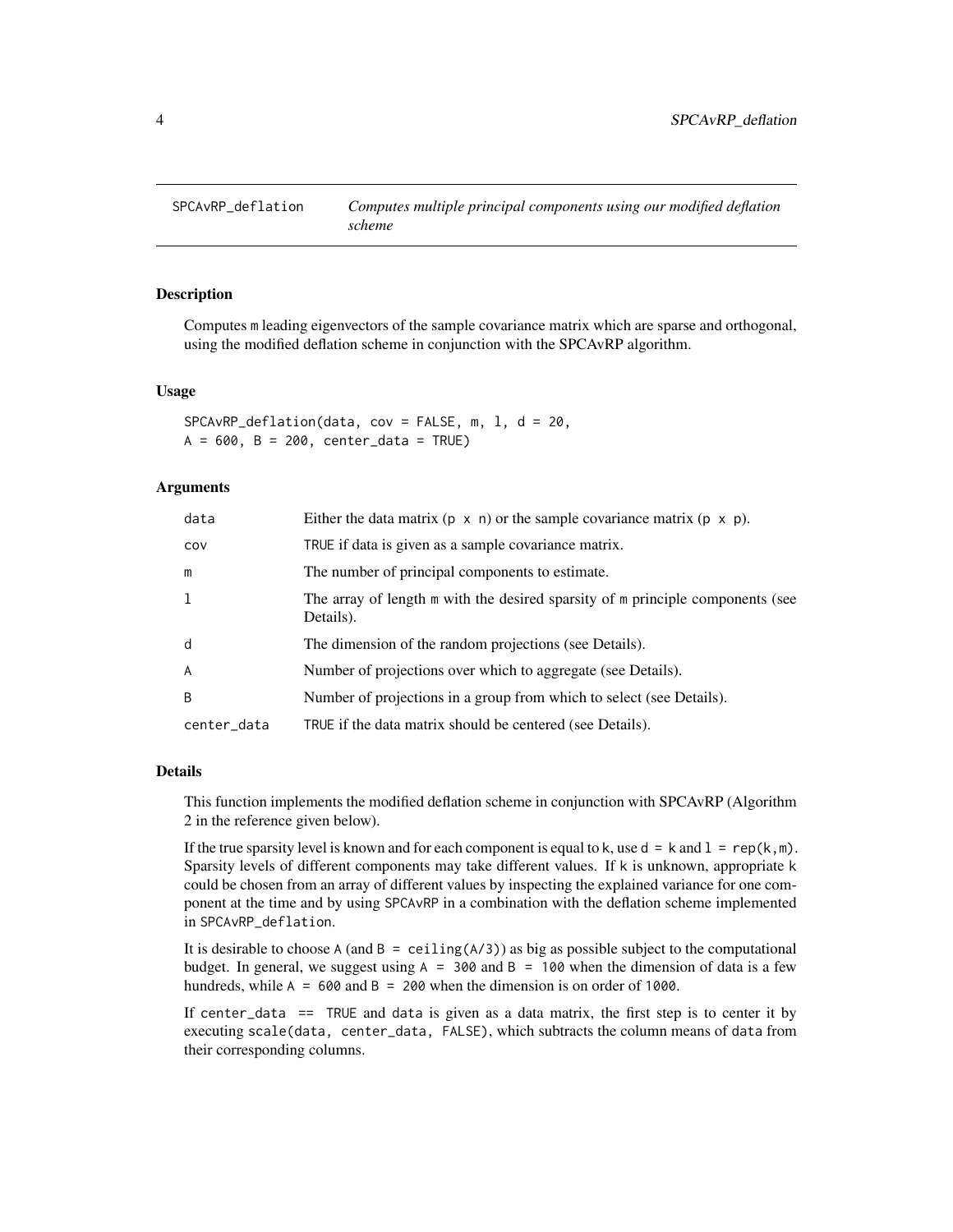#### <span id="page-4-0"></span>Value

Returns a list of two elements:

| vector | A matrix whose m columns are the estimated eigenvectors. |
|--------|----------------------------------------------------------|
| value  | An array with m estimated eigenvalues.                   |

#### Author(s)

Milana Gataric, Tengyao Wang and Richard J. Samworth

#### References

Milana Gataric, Tengyao Wang and Richard J. Samworth (2018) Sparse principal component analysis via random projections <https://arxiv.org/abs/1712.05630>

#### See Also

[SPCAvRP](#page-1-1), [SPCAvRP\\_subspace](#page-5-1)

#### Examples

```
p <- 50 # data dimension
k \le -8 # true sparsity of each component
v1 <- 1/sqrt(k)*c(rep(1, k), rep(0, p-k)) # first principal compnent (PC)
v2 \le -1/\sqrt{(k)x}(rep(0,4), 1, -1, 1, -1, rep(1,4), rep(0,p-12)) # 2nd PC
v3 \le 1/\sqrt{(kep(\theta, 6), 1, -rep(1, 4), rep(1, 3), rep(\theta, p-14))} # 3rd PC
Sigma <- diag(p) + 40*tcrossprod(v1) + 20*tcrossprod(v2) + 5*tcrossprod(v3) # population covariance
mu \leq rep(0, p) # population mean
n <- 2000 # number of observations
loss = function(u, v)sqrt(abs(1-sum(v*u)^2))
}
loss\_sub = function(U,V)U<-qr.Q(qr(U)); V<-qr.Q(qr(V))
  norm(tcrossprod(U)-tcrossprod(V),"2")
}
set.seed(1)
X <- mvrnorm(n, mu, Sigma) # data matrix
spcavrp.def <- SPCAvRP_deflation(data = X, cov = FALSE, m = 2, 1 = rep(k,2),
                                  d = k, A = 200, B = 70, center_data = FALSE)
subspace_estimation<-data.frame(
  loss_sub(matrix(c(v1,v2),ncol=2),spcavrp.def$vector),
  loss(spcavrp.def$vector[,1],v1),
  loss(spcavrp.def$vector[,2],v2),
  crossprod(spcavrp.def$vector[,1],spcavrp.def$vector[,2]))
colnames(subspace_estimation)<-c("loss_sub","loss_v1","loss_v2","inner_prod")
rownames(subspace_estimation)<-c("")
print(subspace_estimation)
```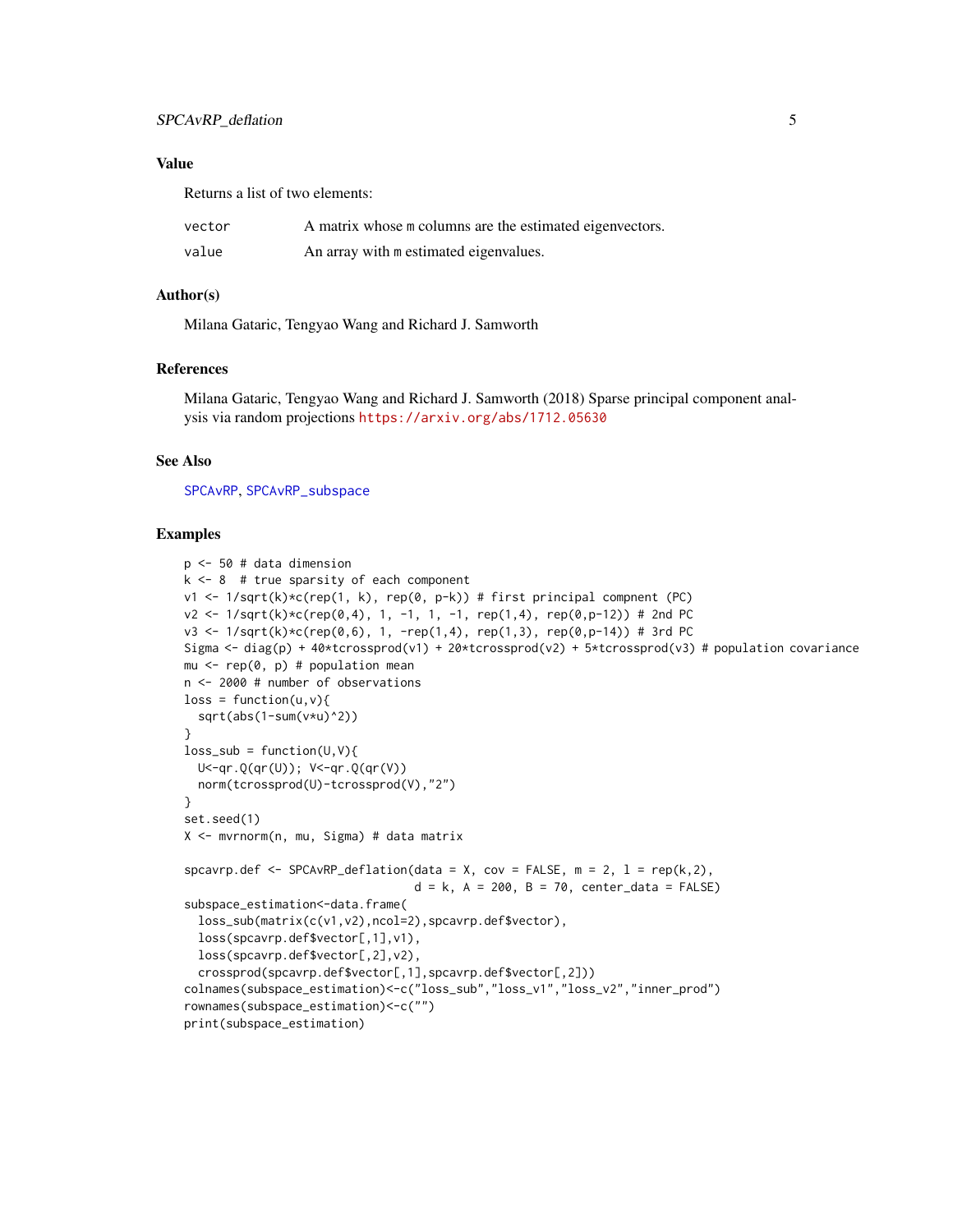<span id="page-5-1"></span><span id="page-5-0"></span>

#### Description

Computes m leading eigenvectors of the sample covariance matrix which are sparse and orthogonal, using A x B random axis-aligned projections of dimension d.

#### Usage

```
SPCAVRP\_subspace(data, cov = FALSE, m, 1, d = 20,A = 600, B = 200, center_data = TRUE)
```
#### Arguments

| data        | Either the data matrix ( $p \times n$ ) or the sample covariance matrix ( $p \times p$ ).                       |
|-------------|-----------------------------------------------------------------------------------------------------------------|
| COV         | TRUE if data is given as a sample covariance matrix.                                                            |
| m           | The dimension of the eigenspace, i.e the number of principal components to<br>compute.                          |
| 1           | Desired sparsity level of the eigenspace (i.e. the number of non-zero rows in<br>output\$vector) (see Details). |
| d           | The dimension of the random projections (see Details).                                                          |
| A           | Number of projections over which to aggregate (see Details).                                                    |
| B           | Number of projections in a group from which to select (see Details).                                            |
| center_data | TRUE if the data matrix should be centered (see Details).                                                       |

#### Details

This function implements the SPCAvRP algorithm for the eigenspace estimation (Algorithm 3 in the reference given below).

If the true sparsity level k of the eigenspace is known, use  $1 = k$  and  $d = k$ .

If the true sparsity level k of the eigenspace is unknown, the appropriate choice of l can be done, for example, by running the algorithm (for any l) and inspecting the computed output importance\_scores. The default choice for d is 20, but we suggest choosing d equal to or slightly larger than 1.

It is desirable to choose A (and  $B =$  ceiling(A/3)) as big as possible subject to the computational budget. In general, we suggest using  $A = 300$  and  $B = 100$  when the dimension of data is a few hundreds, while  $A = 600$  and  $B = 200$  when the dimension is on order of 1000.

If center\_data  $==$  TRUE and data is given as a data matrix, the first step is to center it by executing scale(data, center\_data, FALSE), which subtracts the column means of data from their corresponding columns.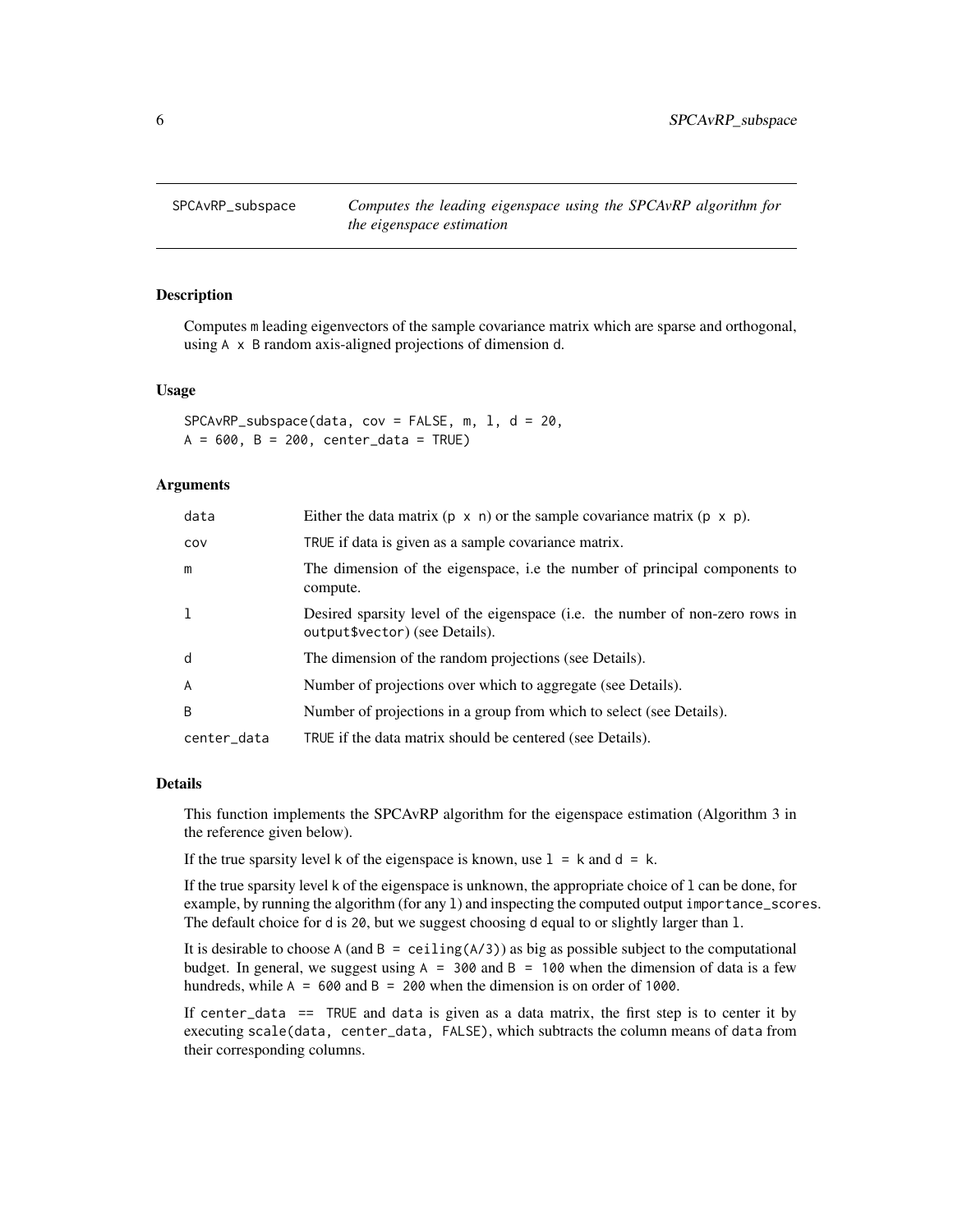#### <span id="page-6-0"></span>Value

Returns a list of two elements:

| vector            | A matrix whose m columns are the estimated eigenvectors.              |
|-------------------|-----------------------------------------------------------------------|
| value             | An array with m estimated eigenvalues.                                |
| importance_scores |                                                                       |
|                   | An array of length p with importance scores for each variable 1 to p. |

#### Author(s)

Milana Gataric, Tengyao Wang and Richard J. Samworth

#### References

Milana Gataric, Tengyao Wang and Richard J. Samworth (2018) Sparse principal component analysis via random projections <https://arxiv.org/abs/1712.05630>

#### See Also

[SPCAvRP](#page-1-1), [SPCAvRP\\_deflation](#page-3-1)

#### Examples

```
p \le -50 # data dimension
k1 <- 8 # sparsity of each induvidual component
v1 <- 1/sqrt(k1)*c(rep(1, k1), rep(0, p-k1)) # first principal compnent (PC)
v2 <- 1/\sqrt{(1 + \frac{1}{2}) \cdot \frac{1}{2}} (rep(0,4), 1, -1, 1, -1, rep(1,4), rep(0,p-12)) # 2nd PC
v3 \le 1/\sqrt{(k1)x}c(\text{rep}(0,6), 1, -\text{rep}(1,4), \text{rep}(1,3), \text{rep}(0,p-14)) # 3rd PC
Sigma <- diag(p) + 40*tcrossprod(v1) + 20*tcrossprod(v2) + 5*tcrossprod(v3) # population covariance
mu \leq rep(0, p) # pupulation mean
n <- 2000 # number of observations
loss = function(u, v)sqrt(abs(1-sum(v*u)^2))
}
loss\_sub = function(U,V)U<-qr.Q(qr(U)); V<-qr.Q(qr(V))
  norm(tcrossprod(U)-tcrossprod(V),"2")
}
set.seed(1)
X <- mvrnorm(n, mu, Sigma) # data matrix
spcavrp.sub <- SPCAvRP_subspace(data = X, cov = FALSE, m = 2, 1 = 12, d = 12,
                               A = 200, B = 70, center_data = FALSE)
subspace_estimation<-data.frame(
  loss_sub(matrix(c(v1,v2),ncol=2),spcavrp.sub$vector),
  loss(spcavrp.sub$vector[,1],v1),
  loss(spcavrp.sub$vector[,2],v2),
  crossprod(spcavrp.sub$vector[,1],spcavrp.sub$vector[,2]))
colnames(subspace_estimation)<-c("loss_sub","loss_v1","loss_v2","inner_prod")
```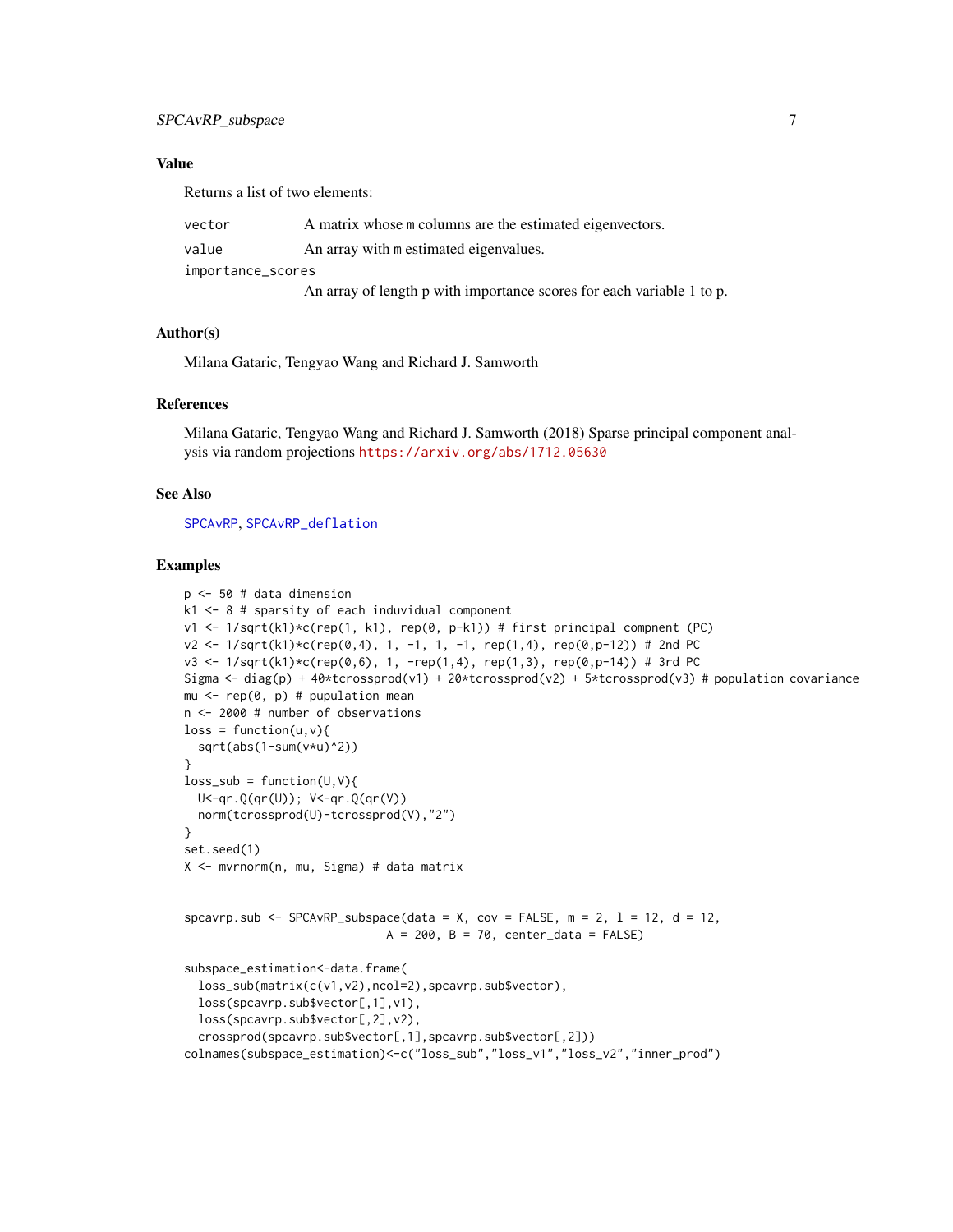```
rownames(subspace_estimation)<-c("")
print(subspace_estimation)
```
plot(1:p,spcavrp.sub\$importance\_scores,xlab='variable',ylab='w', main='importance scores w \n (may use to choose l when k unknown)')